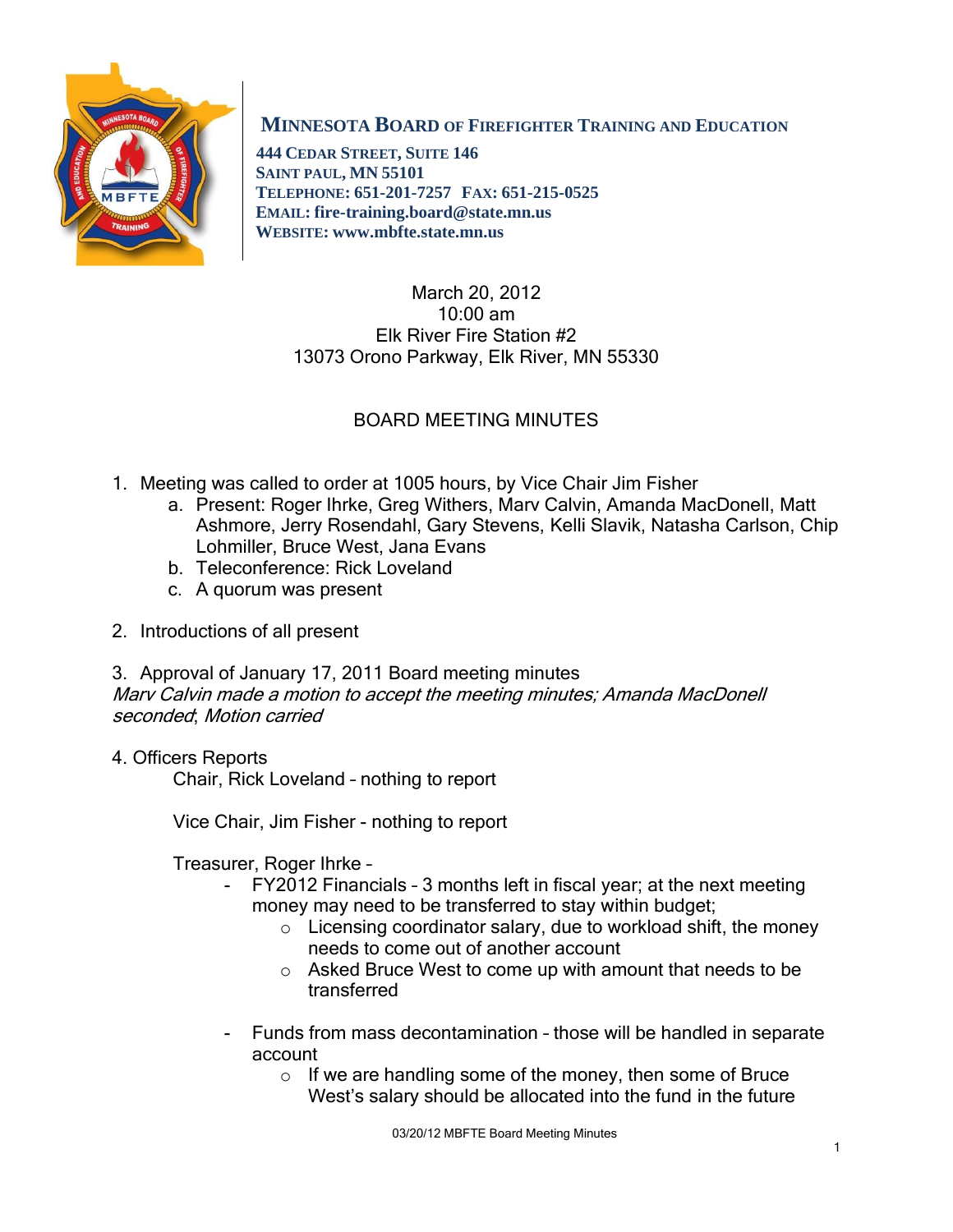- **Bruce West** 
	- o For Mass and gross decontamination; asked for any management & administrative
		- **EXECT** Cheryl Neudahl doesn't think that there will be any available money from HMEP
	- o Mass & gross decontamination has its own budget
	- o Meeting next month to make sure we have the budget categories correct
	- o Task Force One has \$45k; training on trench rescue coming up; all funds will be used
	- o Received the first invoice from Hennepin Technical on Live Burn **Has separate budget item for Live Burn too**
- Jerry Rosendahl comment if funds are unobligated, the money can be picked up by legislature – need to encumber the money
	- $\circ$  Question the space rent and utilities appears to be way over?
		- Believe it is leftover from when we moved from Elk River
			- **Bruce West will review and speak with Roger Ihrke**
			- **Will provide an answer at the next meeting**
- Marv Calvin Mass and Gross Decontamination budget shows as \$70,000; is that an educated guess?
	- o Budget for mass/gross shows as \$102,000, but HSEM is paying \$32k for the consumables
		- the \$400 per class is the \$70k

Amanda MacDonell made the motion to accept the budget; seconded by Kelli Slavik; motion carried.

5. Correspondence - nothing

6. Public comment – joined by two public members: Fire Chief George Esbensen, Eden Prairie FD and Fire Chief Marty Scheerer, Edina FD

a. George Esbensen – Eden Prairie Fire Chief

- Intent of 299N is to reimburse fire departments to enhance training across the state

- Believe that if there is specialized training that would meet the dept's mission, the training should be eligible for reimbursement by MBFTE

o Seems like, for example – EMS, is being put off as not "fire service related"

- Asked Basic Animal Rescue Training (BART) to submit proposal that training by them can be reimbursed

o The Pets Act of 2006 talks about First Responders having this training

- Think that what is available for training should have more options Discussion ensued

Our mission is to standardize training throughout the state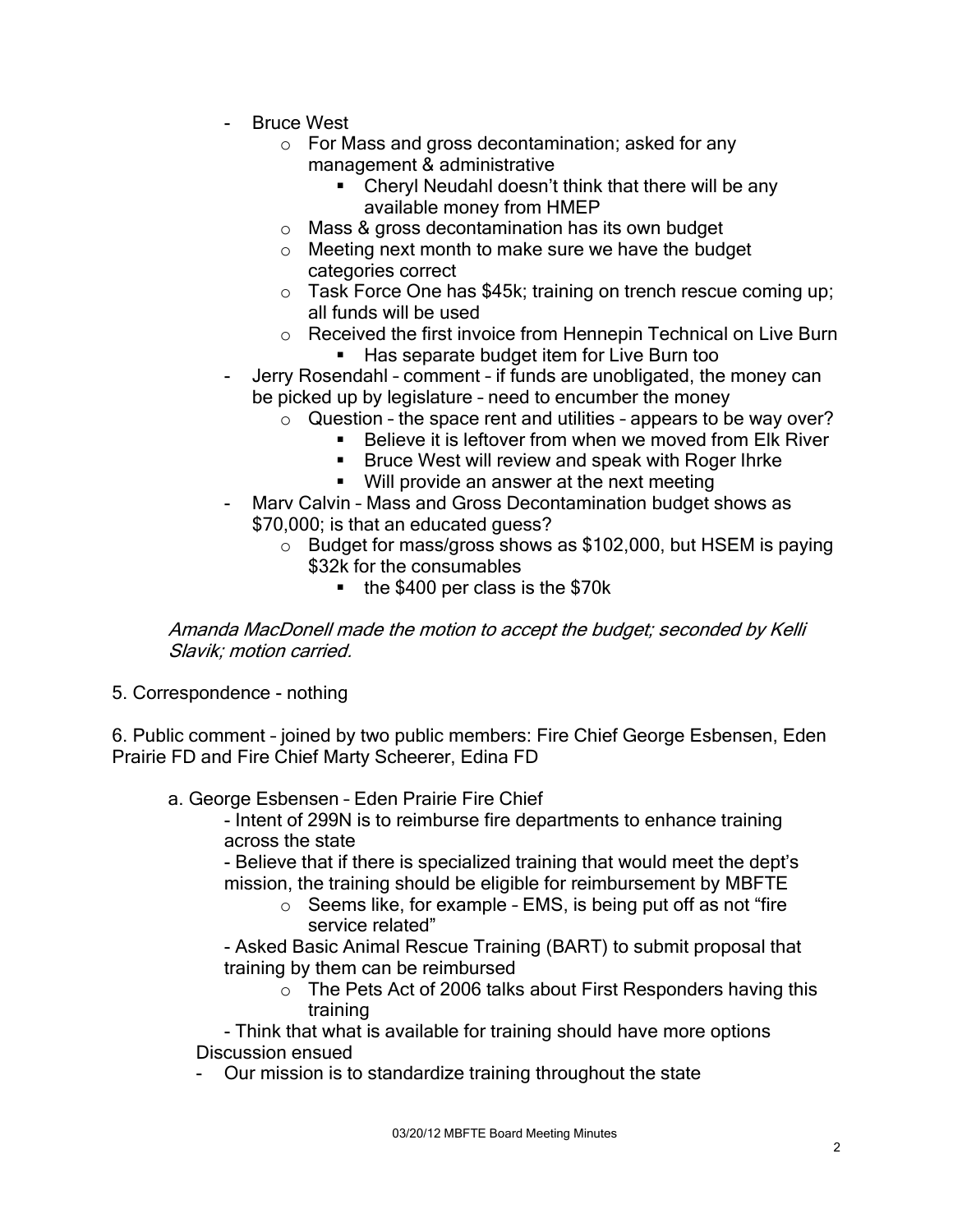- o So if key components are met FF1, FF2 and Haz-Mat; how the funding goes forward is up to the local chief?
- Several agreed
- Discussion then turned to standards and Chief Esbensen was asked if he would accept it if we approved animal rescue training, not one specific to any one particular company
- Chief Esbensen stated it did not have to be any particular company
- It was explained that we are trying to go to national standards, not specific companies
- Additionally, instructor qualification is also a charge of the MBFTE, along with curriculum
- Discussion then turned to standards and meeting them or not
- How about mutual aid? Cities are always responding to neighboring cities also. We would want all trained to the same level. Additionally would be concerned that additional training courses that aren't basic, and we have some departments that can't meet basics, there might be pushback from the legislature.
- Other's agreed with this position and it was brought to Chief Esbensen's attention that this has been discussed at length by the committees. We are trying to make sure that firefighters are safe in their primary mission of firefighting.
- Looking over the list of classes, we are reimbursing for a lot outside the basics
- Chief Esbensen stated that's why the assumed that animal rescue training, which meets the NFPA 1670 standard, would be included on that one list ; or EMS, which is a significant part of many fire departments commission.
- b. Chief Scheerer concerned that the board is narrowing their scope so much and he's not sure why. Legislation is pretty clear, establish standards and review training needs for fire service; doesn't say it has to be purely structural fires; fire service is a big word and EMS is a component of fire service so why wouldn't we consider EMS to be part of the standards. Chief Scheerer stated that he was confused as to why the scope of the mission of the training board seems to be narrow and focused and not larger than it is
	- It was pointed out that we've had a lot of discussions on this, but there is an EMS board that has money, and everyone says it's not enough there. That's legislatively controlled, maybe they can get them to change their view and start providing more money to the fire departments
	- Chief Scheerer stated that our legislation doesn't say that we should pick and choose what standards we want to reimburse
	- Discussed that we need to find a balance between the two groups, ourselves and EMS, because there is money set aside for EMS training
	- Chief Scheerer stated that our charter doesn't say don't exclude, it says fire service training needs; which are huge. Why should we tell others to go to the other board when the legislation is clear, this Board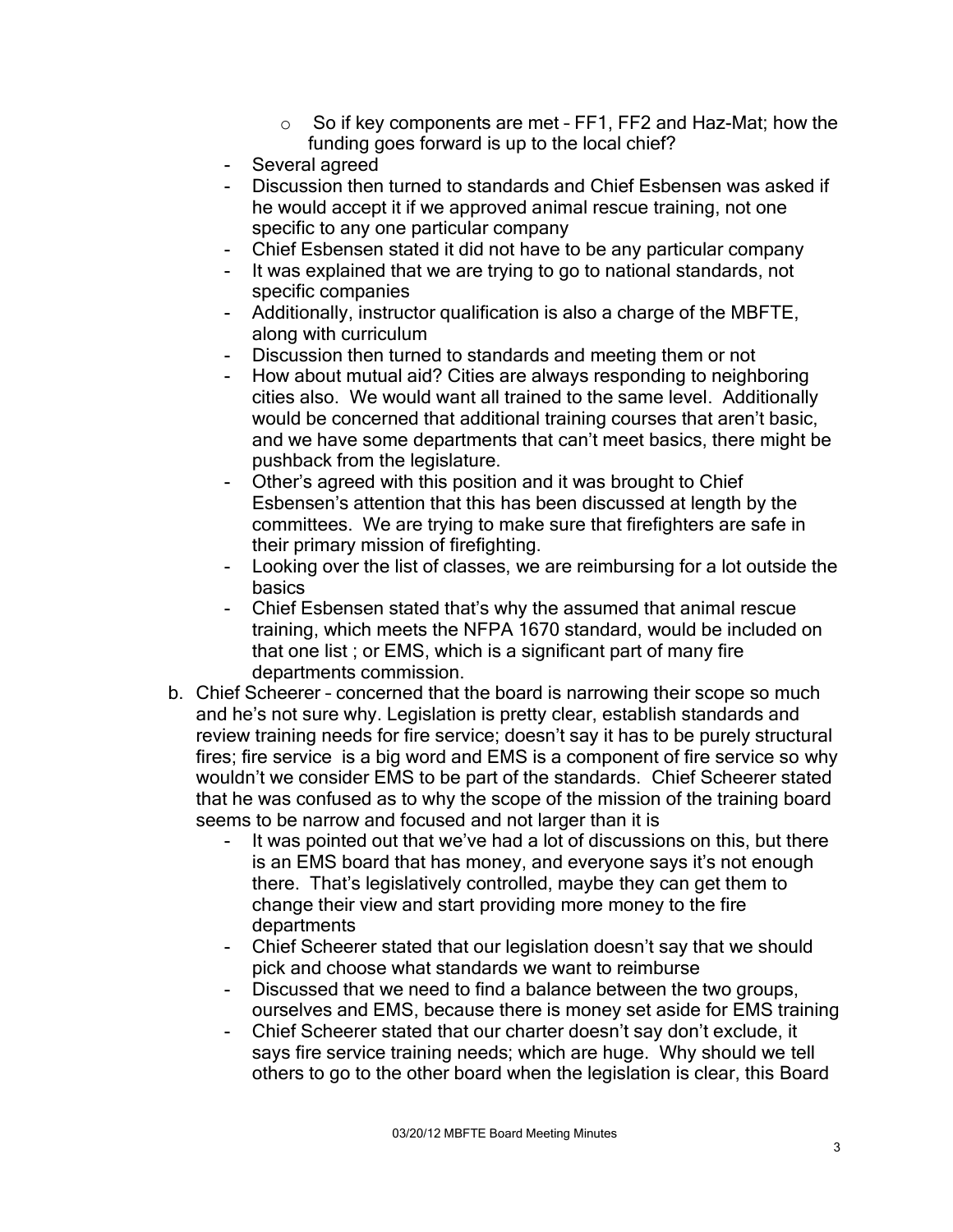is directed to support the fire service, not firefighting; so why are we narrowing the focus down to just firefighting?

- The Board pointed out that the training board is dipping into the EMS reimbursement in Round 5 with the CPR Adult Child Infant and the AED initial certification and refresher
- The chiefs were thanked for attending the meeting and assured that the Board has heard what they've been saying. Additionally it was pointed out that we have discussion points on our agenda pertaining to their conversation and they were invited to stick around for that
- Additionally, it was pointed out that when the Board started; there was a defined number of dollars and we had to focus where our dollars were going to go; we have been very focused. We may not be expanding as fast as others would like us to, but we are expanding. We are headed in the right direction; we feel very strongly that we are headed in the right direction
- Chief Scheerer said he believes that the Board is headed in the right direction, and he encourages the Board to continue heading that direction, but more rapidly; the local fire service are in tune with what they need for training and are frustrated that there are dollars out there and they don't get funding because it doesn't meet the boards fire service standards.
- 7. Reports

Executive Director, Bruce West

- Mass/gross decontamination review occurring today
	- $\circ$  After the review, they will start scheduling trainings;
- Reimbursements still flowing in
	- o Conferences reimbursement starting to come in; may be redistributing the money as some may not have used all their money, so we will give to others that did not receive their full requested amount
- Attending regional's; sent letter out in February reminding everyone of the redistribution program

Executive Committee, Rick Loveland; will report next time

- Next meeting is April 11

Legislative Committee, Rick Loveland – no report

Licensure Committee Eric Hedtke, absent

Licensing Coordinator – Jana Evans

- Received 83 from a metro department ;
	- $\circ$  13 were full-time
	- $\circ$  If you know someone who is full-time and is not licensed, tell them to get it in
- We are now at 4697 licensed firefighters;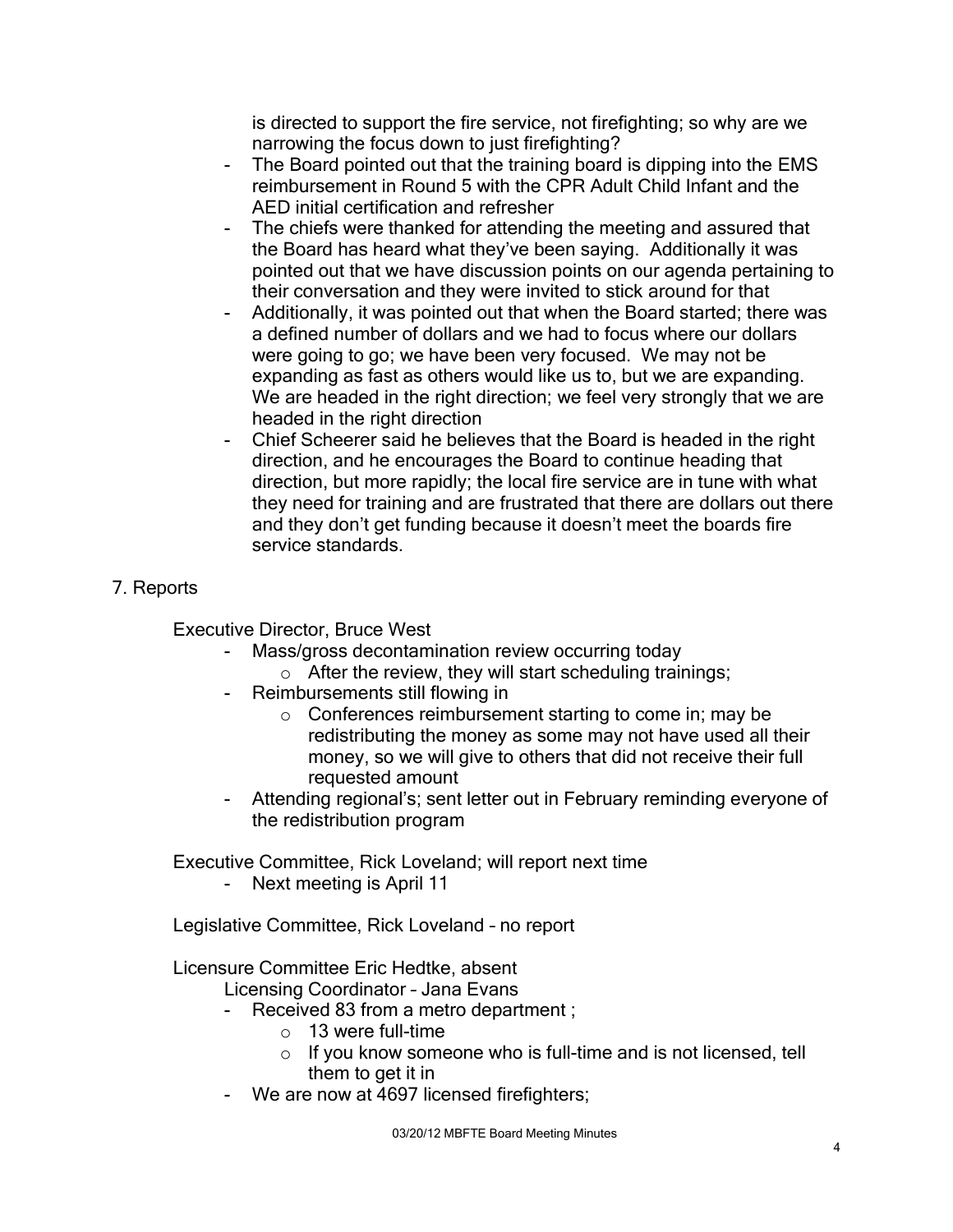- o 229 departments that have at least 1 licensed firefighter
- o 94 have at least 1 full-time firefighter
- o 1,940 are full-time; 2,757 part-time/POC/volunteer firefighters
- Complaint committee received call from one who was pending for the complaint committee; she withdrew her application and requested her check be returned; the applicants check was returned to her.

#### 8. Old Business

Training Committee, Matt Ashmore-

- Live Burn
	- o Pilot class went well; a lot of involvement with the board members in attendance
	- o Revisions were made
	- $\circ$  Standards were set forth for the 3 levels of instructors

## Resolution 2012 – 3.1

### Resolution to accept the recommendation of the Training Committee to approve the Live Burn Curriculum submitted by Hennepin Technical College

| Member         | Aye | Nay | Abstain | Absent |
|----------------|-----|-----|---------|--------|
| Ashmore        | Χ   |     |         |        |
| Calvin         | X   |     |         |        |
| Carlson        | X   |     |         |        |
| Fisher         | X   |     |         |        |
| Hedtke         |     |     |         | X      |
| <b>Ihrke</b>   | X   |     |         |        |
| Larson         |     |     |         | X      |
| Lohmiller      | X   |     |         |        |
| Loveland       | X   |     |         |        |
| MacDonell      | Χ   |     |         |        |
| Rosendahl      | Χ   |     |         |        |
| Slavik         | X   |     |         |        |
| <b>Stevens</b> | Χ   |     |         |        |
| Walsh          |     |     |         | X      |
| Withers        | Χ   |     |         |        |

Motion made by Roger Ihrke, second by Kelli Slavik

Resolution carried with 12 aye votes and 3 absent

#### 9. New Business

Live Burn

What standard will there be for selecting those to be trained? What verification will there be for those trained by our trainers?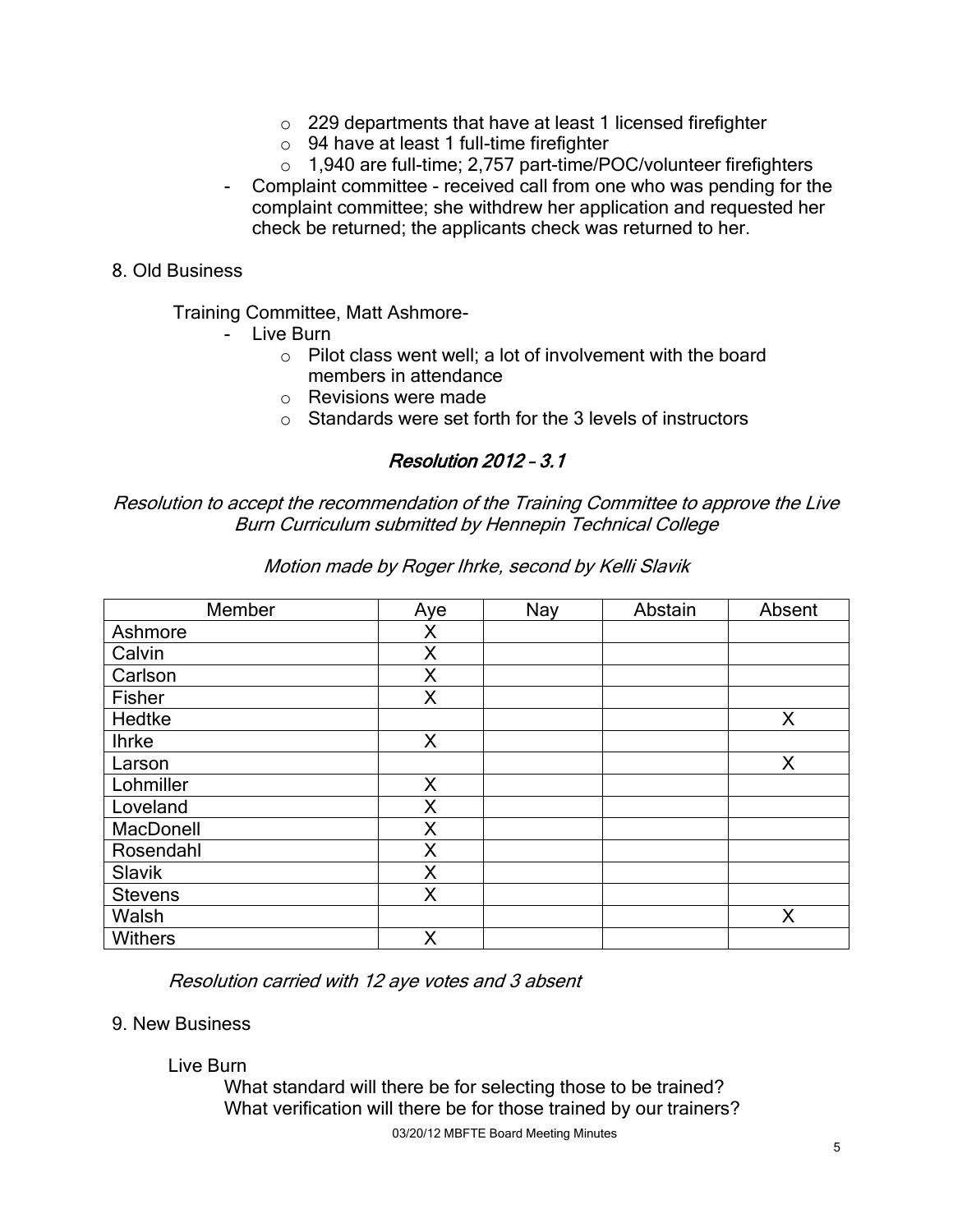Will we provide a certificate? Can we indicate on License?

- Informal discussion after the meeting
	- o Not all will be licensed
	- $\circ$  Chose to issue certificate vs. providing a card
		- **Less cost prohibitive**
		- Card cost \$.51 each
		- **Certificate costs \$.07 each**
- On website, they can be flagged as Live Burn Instructors under the Qualified Instructors section
- Discussion that a separate list would be better was agreed upon

Train the trainer instructors

- Will have 60-80 Trainers in the state, after the classes from Hennepin Technical College are done
- Don't know how often the Train the Trainer will be repeated
- Could be an estimated 200-400 Live Burn Instructors when the trainers have completed training their classes
- They will be Instructor-in-charge, if they choose
- There will be three levels
	- o Fire Control Team
	- o Advanced Instructor
	- o Instructor-in-charge

Selection of those to be trained; did set the requirements for instructor;

Minimum requirements are:

- Current burns as was set
	- o Fire Officer 1
	- o Fire Instructor 1
	- o IFSAC Firefighter 2
	- o 7 years firefighting experience
	- o MBFTE Qualified Instructor

Also, additional preferred standards:

- o Incident Safety Officer (ISO)
- o First Responder
- o 3-5 years' experience as a Live Burn Instructor
- After January 1, 2013, IFSAC certification will be required in Fire Officer 1 and Fire Instructor 1
- Bruce West and Matt Ashmore will review the resumes and make sure that the standards are met

# Resolution 2012 – 3.2

Resolution to accept the recommendation of the Training Committee to approve \$200,000 for reimbursement of the Live Burn Curriculum for Round 5 Reimbursements with a \$1500 cap per burn; total burn costs and a copy of the Live Burn plan must be submitted with reimbursement request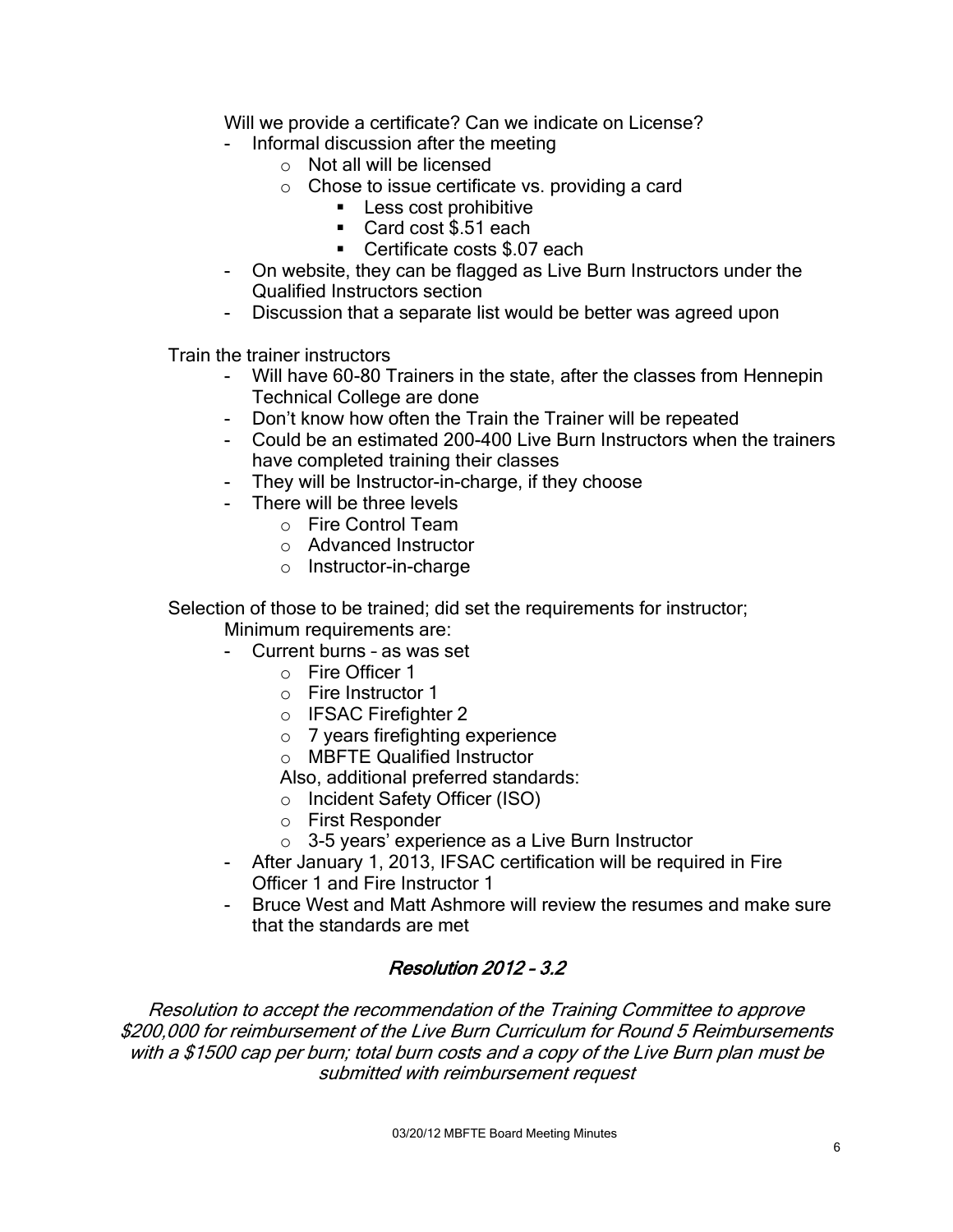| Member         | Aye | Nay | Abstain | Absent |
|----------------|-----|-----|---------|--------|
| Ashmore        | Χ   |     |         |        |
| Calvin         | Χ   |     |         |        |
| Carlson        | X   |     |         |        |
| Fisher         | Χ   |     |         |        |
| Hedtke         |     |     |         | X      |
| <b>Ihrke</b>   |     |     | X       |        |
| Larson         |     |     |         | X      |
| Lohmiller      | X   |     |         |        |
| Loveland       | Χ   |     |         |        |
| MacDonell      | Χ   |     |         |        |
| Rosendahl      |     |     |         | X      |
| Slavik         | Χ   |     |         |        |
| <b>Stevens</b> | Χ   |     |         |        |
| Walsh          |     |     |         | X      |
| Withers        | Χ   |     |         |        |

# Motion made by Matt Ashmore, second by Marv Calvin

Motion carries with 10 ayes, 0 nays, 1 abstention, and 4 absent

Reimbursement – Round 5

Discussion ensued

- Greg Withers stated that he has long understood that boards are used to standardize programs and wondered if we need to readjust our focus
	- o If we're going to have reimbursement classes every department needs to meet those standards; our guests were looking for localized things; we need to meet statewide, not localized;
- Jim Fisher stated that other departments may have other standards that need to be met; rural needs training that aren't done in the city
- Chip Lohmiller commented that everyone needs to do FF1;
	- o What about continuing education?
- Natasha Carlson our funding isn't made to replace their funding
	- o Are we going to stick to standards?
- Chip Lohmiller stated that every chief should have other things to do;
- Greg Withers said that the reality is that mayors will quit funding of departments
- Roger Ihrke stated that maybe Eden Prairie could apply for conference grants to pay for the BART training
	- o maybe we want to fund EMS
- Natasha Carlson stated that we may have to fund EMS at some time
- Matt Ashmore stated that funding EMS was discussed but did not pass out of committee at this time
- Natasha Carlson stated that it is a common issue
- Chip Lohmiller stated that it could be an issue as neighboring cities may need the funding for EMS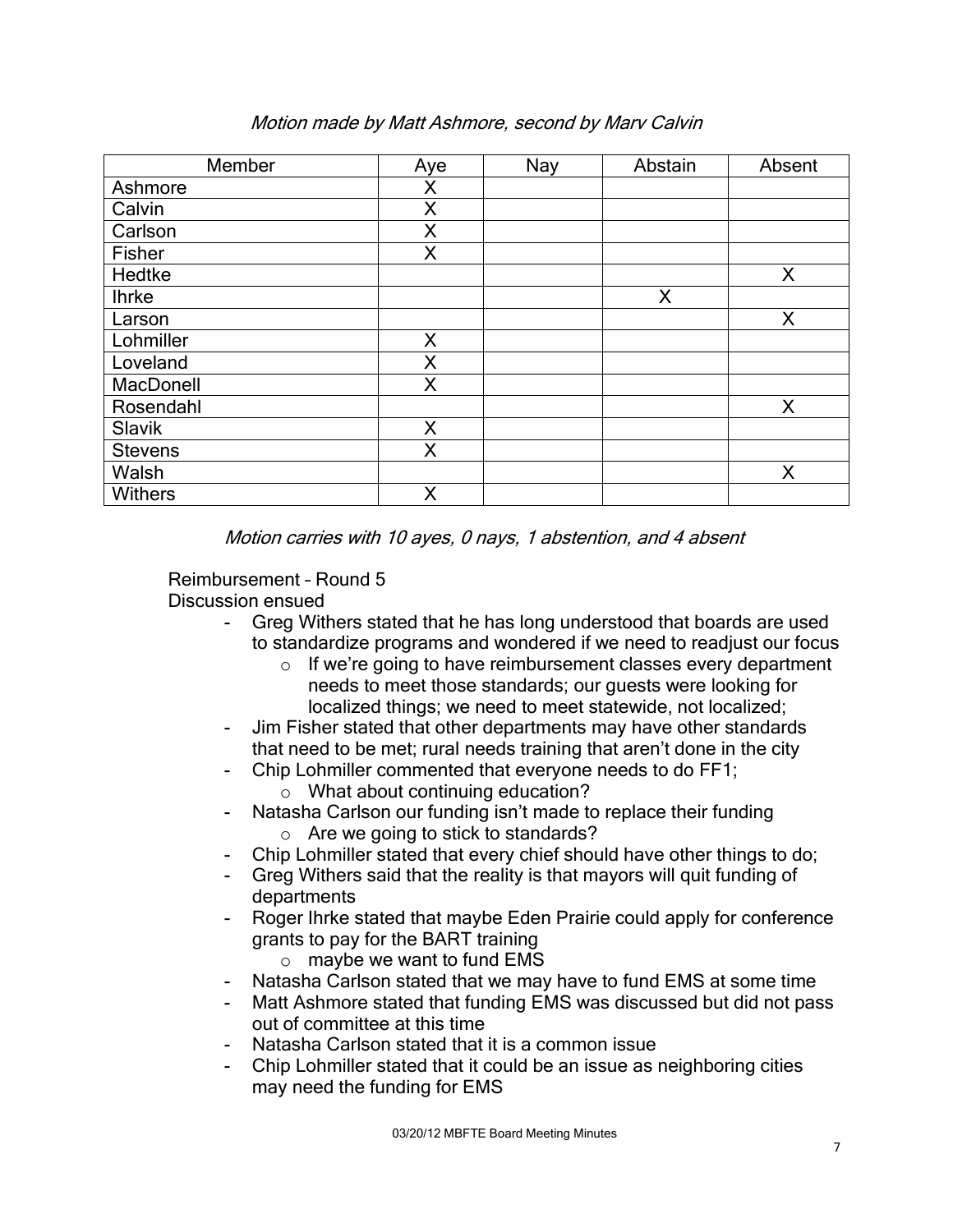- Matt Ashmore stated that we need to do more with high-risk training in order to save firefighters; we need to give them proper training, stuff that can't necessarily be done in-house
- Jim Fisher stated that they need to change the funding from EMSRB to funding more EMS training
- Matt Ashmore said that the standard is there and the local jurisdiction has a right to use it that way. As far as reimbursement classes go if the chief is sending in for mine rescue we can approve it; if the instructor doesn't meet the standards, we wouldn't, but there are avenues for getting the instructors qualified by MBFTE
- Gary Stevens stated that animal rescue is not a part of the NFPA1670 standard. He stated that we need to set the criteria for when we do expand, so that reimbursements can be applied for.
	- $\circ$  He believes that we need to stay with the basics
- Mary Calvin asked what would it look like if we amended the motion to say something like "In Round 5 we will reimbursement NFPA standard classes, as a priority FF1; FF2 to be left to the chiefs discretion" and left the EMS too

Chip Lohmiller made a motion to allow the fire chief to approve the classes they choose for reimbursement.

- Matt Ashmore stated that it is already up to the departments to choose the classes
- Roger Ihrke stated he wants to know where that would go, especially with wanting to hire a compliance examiner to check to see if the departments have done everything correctly.
	- o Roger also asked if we were going to bend over backwards to make everyone happy.
- Greg Withers stated that he wants the MBFTE to set the standards for the state
	- o Departments can go to their cities to request the funding and we shouldn't reimburse everything just because someone wants us too
- Matt Ashmore asked if Greg would be opposed to doing a single class for a department
- Greg responded not if it was a standard through the state
	- o Doesn't think that everyone can be experts at it all
- Matt Ashmore stated that NFPA 1670 does contain different classes and asked if firefighters would have to take the entire class and then we would reimburse to that particular standard
- Bruce West stated that currently, chiefs are choosing what the firefighters are taking and the departments are being reimbursed for
- Marv Calvin said that if we approve the training for Animal Rescue training, not just a person/company, that way you have the class and it meets the standard, we will pay for it
- Natasha Carlson asked if it met the standard, then how many departments will ask for the course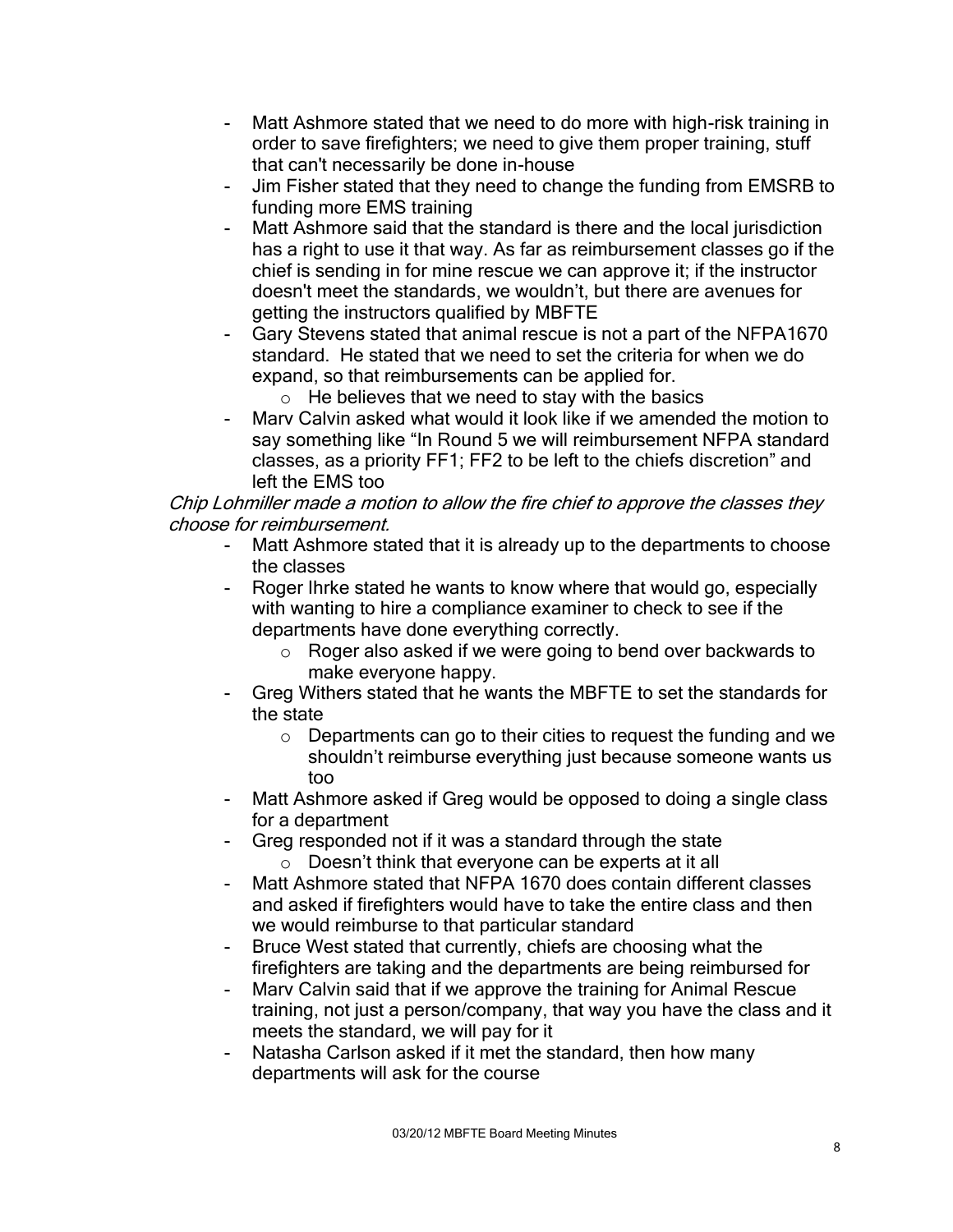- Gary Stevens asked who said that it met the NFPA 1670 standard, as it appears it did not meet it this morning when he looked through the standard
- Marv Calvin replied that BART had stated that they meet the standard
- Amanda MacDonell said that NFPA 150 meets the standard for animal rescue training
- Gary Stevens stated that they will probably add it, but doesn't feel that we should accept until it gets in the NFPA standard
- Greg Withers asked why should we pay if standards aren't met by all
- Gary Stevens said that if we can help departments that have all standards met, we should let department head decide
- Matt Ashmore said that he agrees that a standard should be set; maybe hybrid situation can do. We set standard for what each can meet;
	- o Priority should have the basics; if department meets the standard; if you have met all, then you can take additional courses
- Greg Withers stated it should be priority of the board; not a local pot for everyone to come and get money;
- Bruce West asked if MBFTE wants to set the standards of what every department should be
	- o There are no formal standards set to be a department;
- Greg Withers stated that he knows of no other program that everyone can pick and choose what they want the money for
- Marv Calvin reminded the Board that the 1<sup>st</sup> round of reimbursement, the funding had to be for FF1 and FF2; we were establishing standards at this time; we did expand it out for each round;
	- o Liking what Greg is saying that FF1, FF2, Haz-mat must have; and once department shows proficiency beyond that we can approve other classes
- Gary said that he thinks where Greg is getting to... prerequisite is that all have the basic training; what we don't know is do we want to go to that stipulation
- Roger Ihrke do we go from recommending to telling that they have to be FF1 and FF2?
- Chip Lohmiller commented that once you have met the basic qualifications, you have nowhere else to go but out, to train to higher standards
- Matt Ashmore said that he thinks you can become too over educated in some areas; in doing extra stuff
	- o We have good standards set; especially in our mutual aid situations
- Jim Fisher said he thinks it's better now
- Matt Ashmore stated that he is saying is don't amend the motion
- Natasha Carlson stated that she thinks we need to do homework
- Motion dies for lack of a second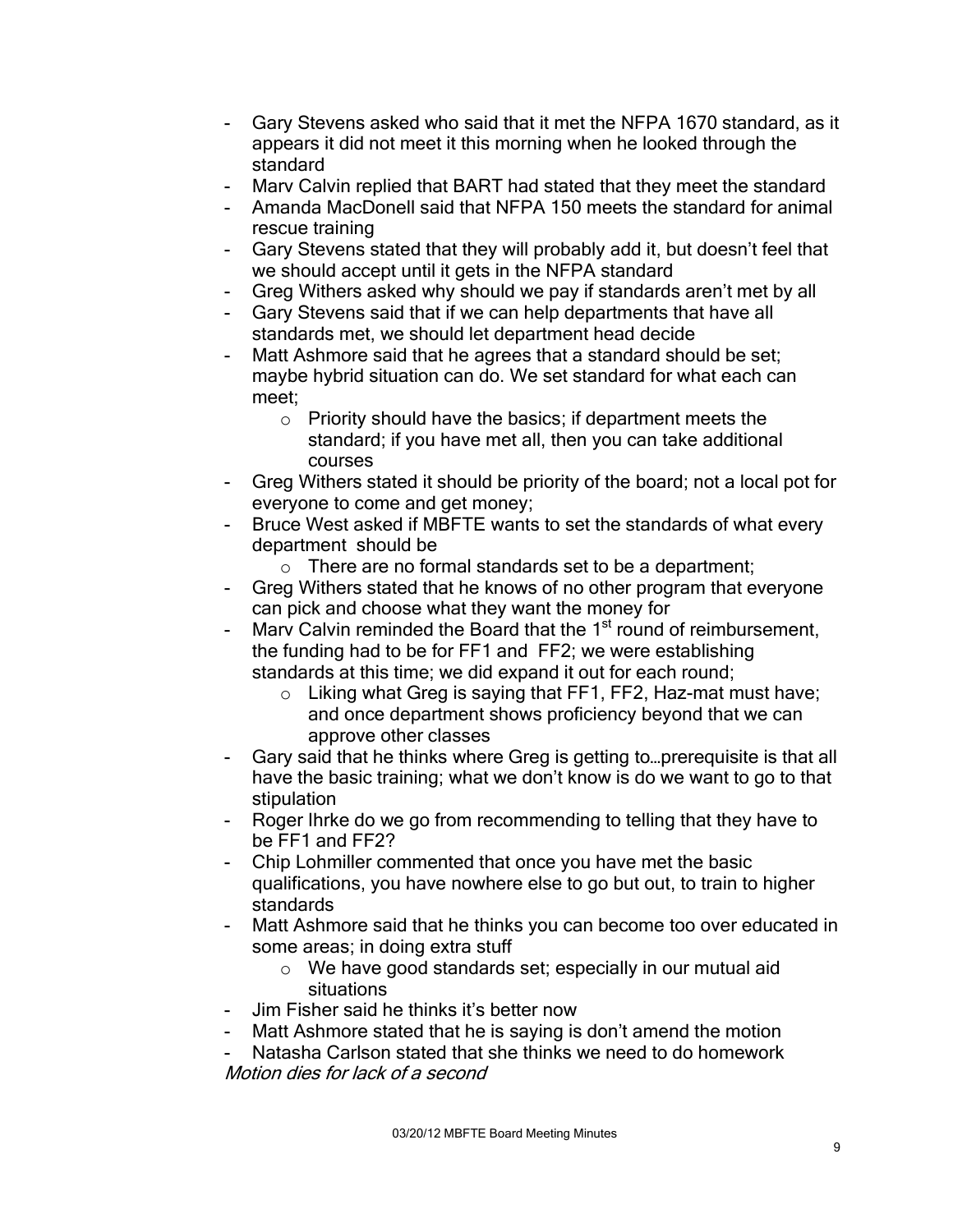# Resolution 2012-3.4

Resolution to approve the recommended list of classes for Round 5 Reimbursement with new classes: Everyone Goes Home, MBFTE Live Burn and CPR - Adult, Children and Infant and AED

Motion made by Matt Ashmore; seconded by Marv Calvin

| Member         | Aye | Nay | Abstain | Absent |
|----------------|-----|-----|---------|--------|
| Ashmore        | Χ   |     |         |        |
| Calvin         | X   |     |         |        |
| Carlson        | Χ   |     |         |        |
| Fisher         | Χ   |     |         |        |
| Hedtke         |     |     |         | X      |
| <b>Ihrke</b>   | X   |     |         |        |
| Larson         |     |     |         | X      |
| Lohmiller      | X   |     |         |        |
| Loveland       | Χ   |     |         |        |
| MacDonell      | Χ   |     |         |        |
| Rosendahl      |     |     |         | X      |
| Slavik         | X   |     |         |        |
| <b>Stevens</b> | Χ   |     |         |        |
| Walsh          |     |     |         | Χ      |
| <b>Withers</b> | Χ   |     |         |        |

Motion carried with 11 ayes, 0 nays and 4 absent

- Bruce West - point of clarification - he will study NFPA 1670 closer and will speak with Gary; will update training chair; will speak with BART to see how it correlates with NFPA 1670 and/or NFPA 150

Grants –

- Training Committee would like to approve \$200k for special grants; if we get the supplemental funding
- Roger Ihrke spending money you don't have yet; don't vote until we have the money;
- Marv Calvin is appropriation there for it?
- Bruce West stated that \$1.18M is for this next year for reimbursements; Matt is saying if the supplemental comes thru;
- Matt Ashmore stated only if we get the supplemental; once we get the money, when we get the money
- Bruce West maybe in August, we might know

No action taken on potential resolution 2012-3.3, to approve \$200k for the special training/conferences/symposium reimbursements in Round 5

03/20/12 MBFTE Board Meeting Minutes Approval of Round 5 Reimbursement process from Training Committee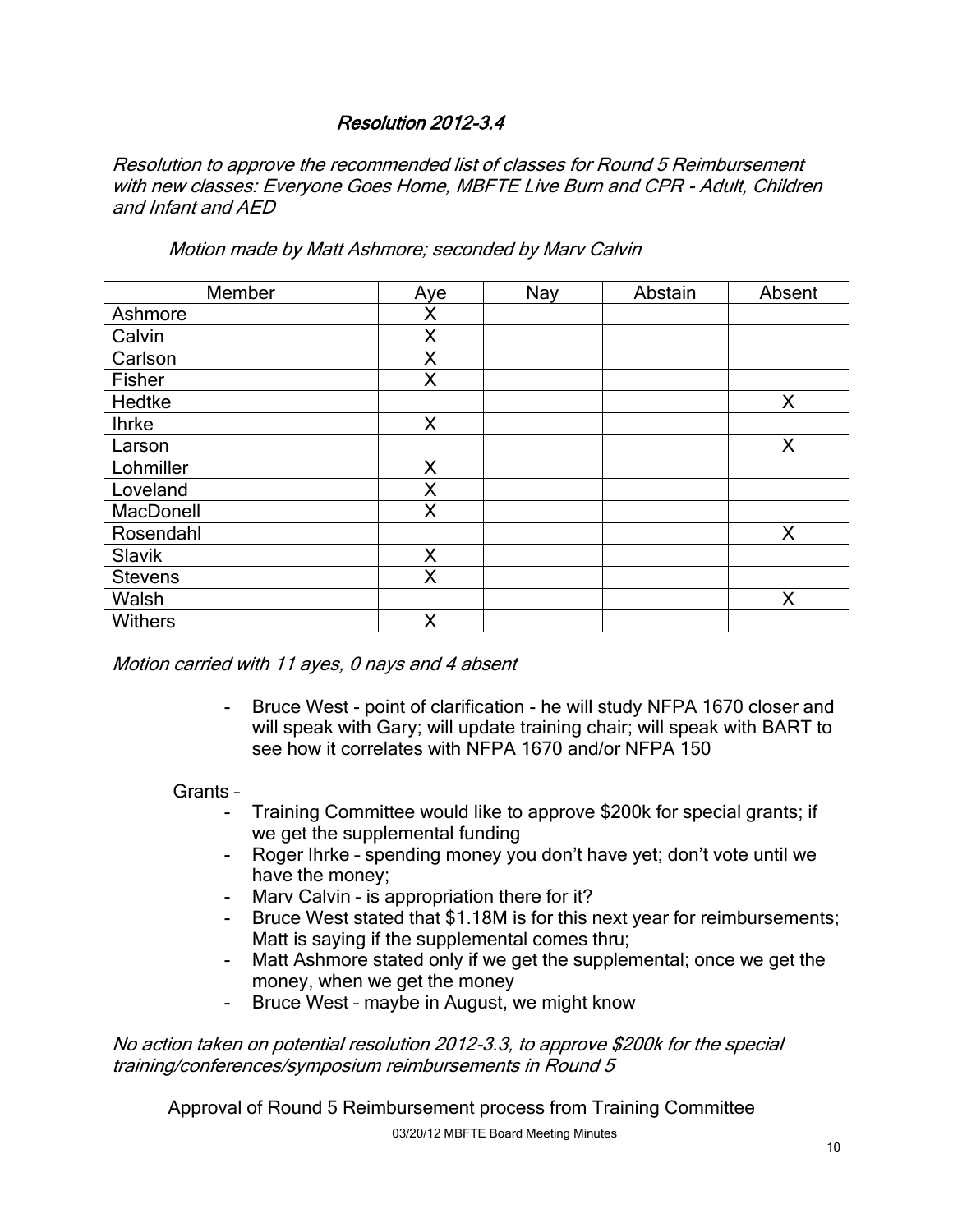- Discussion
- Matt Ashmore stated he doesn't like the \$200 per firefighter program; he likes the grant system; think that this was poor way to do it; keep grant process
- Kelli Slavik agreed with Matt
- Bruce West presented the options and examples as a neutral party
- Roger Ihrke asked if more departments get funded this round?
	- o Bruce West won't know until August 1, when all reimbursements are in
	- $\circ$  Just to remind legislature looks at; every year we ended up with money in the end with grant program; do believe that there was more benefit with grant program
	- o Actual fairness; larger departments should have had a bit more money than smaller; think we struggle with allocating all of the funding
	- o Maybe hybrid system; if go back to grant system solely; we will be back to 300 departments
- Rick Loveland stated that he agrees with Roger Ihrke a bit; In 2 rounds there were only 400 departments and we need more information with this type of round. Think we owe it to the departments to do one more year to show if it worked or didn't work.
- Bruce West pointed out a concern; that if we go back to grants, the larger departments will be back down to maximum of \$9400 or whatever is set
- Marv Calvin said the dollar amount was determined by available dollars divided by number of departments; this equaled the cap amount
- Rick Loveland stated that the point of this is to fund all;

## Rick Loveland made the motion to administer Round 5 Reimbursements, the same as Round 4; on a per firefighter basis, "up to 200" per firefighter; Amanda MacDonell seconded the motion

Discussion ensued

- Greg Withers stated that if we were to fund all FF1 training in MN, it couldn't be done
- Bruce West stated that if supplemental passes; we could set aside \$1.5m to fund for every department in state and chief would send the bill to MBFTE and we would pay it
- Greg Withers stated that he would like to shoot for that
- Matt Ashmore said that there is always going to be left over money

## Marv Calvin called the question and voting was conducted by show of hands; the motion carried, with 8 ayes and 3 nays

Bruce West will add up the depts that have submitted and forward to the Board Roger Ihrke – if things work out, we will have the money plus extra….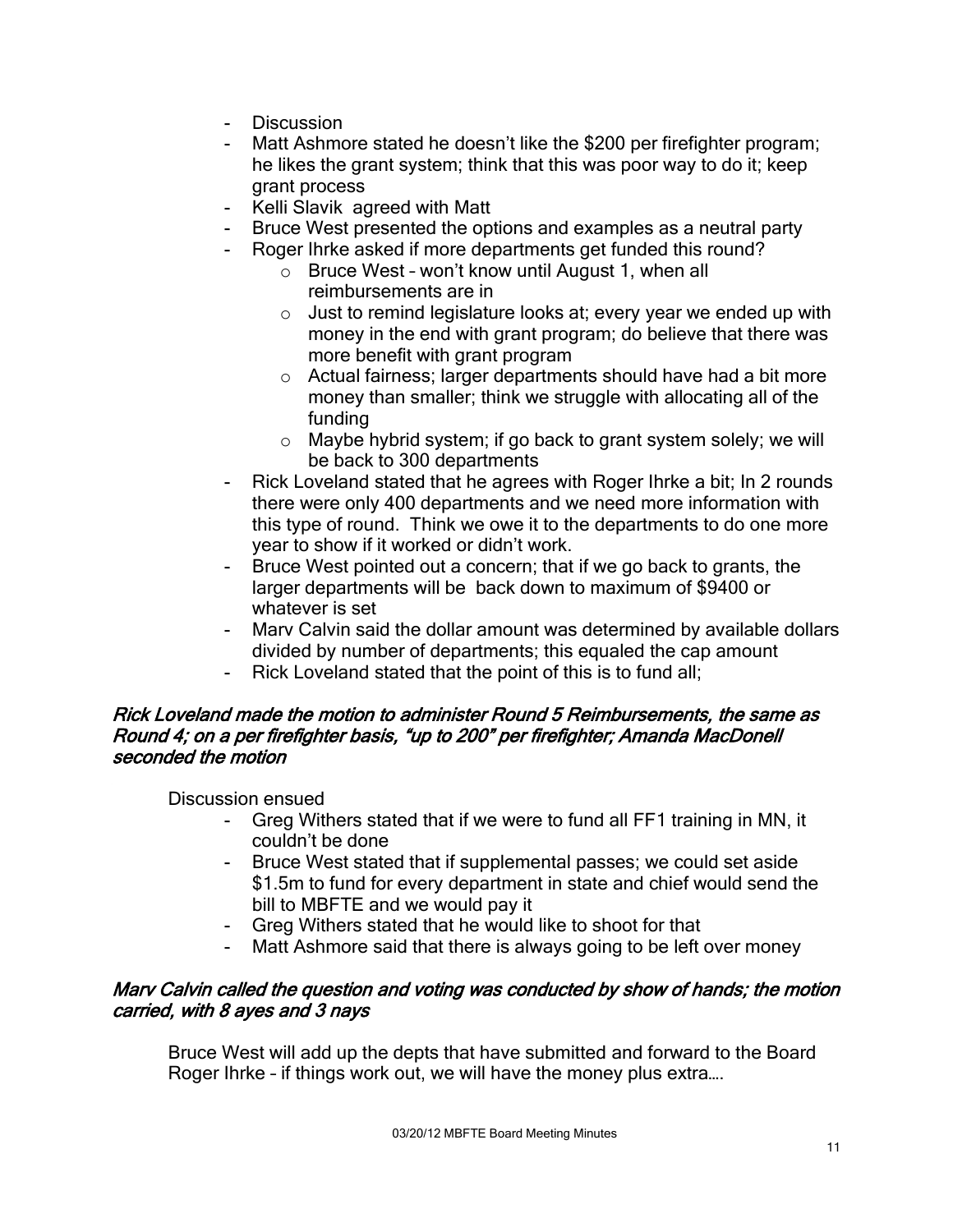Qualifications for Live Burn Instructor were discussed in the process of Resolution 3.1

Compliance Examiner position

- Bruce West provided a handout see draft attached
- Discussion ensued
	- o Roger Ihrke stated that it would be best to have a job description ■ Yet we have no authority (rule-making) for the position
	- o Bruce West agreed, but stated that we were not wanting to blacklist departments; we would want to work with them to make sure they know how to complete the forms correctly
	- o Matt Ashmore asked if we wouldn't have the right to deny their request if they didn't meet the standards
	- $\circ$  Rick Loveland said he doesn't think we have the right to deny;
	- o Marv Calvin said that if they used qualified instructors, we probably can't deny
	- o Rick Loveland asked how that stops the Board. He stated it is not a good idea; we would be setting standards now; but we're not in the best shape, liability wise.
	- o Matt Ashmore asked how would we say we aren't going to fund them
	- o Marv Calvin stated that if they used an approved class and instructor, but didn't teach to class they claimed, that would be one way. He stated that it is not up to us to determine if class wasn't up to snuff and we have no legal leg to stand on
	- o Natasha Carlson stated that the purpose would be to get departments to comply with standards and documentation correction;
	- o Rick Loveland suggested that we should teach a class at sectional school about documenting for reimbursement
	- o Marv Calvin stated that he asked for this to put on the agenda, as we have instructors going to departments asking "how much do you have; that's how much your class costs"
	- $\circ$  Roger Ihrke said that the solution isn't to do it with compliance examiner, we should pay for the class ourselves and don't give the money to the departments
	- o Marv Calvin suggested that the Executive Director should prepare for the Chair a sample job description to bring to the Board to look at and the Training Chair should look at it for consistency;
		- The point is to do what Roger Ihrke and Greg Withers said; listen; and work with departments to gain a compromise situation
		- $\blacksquare$  1<sup>st</sup> round was supposed to help establish costs;
	- o Rick Loveland agree